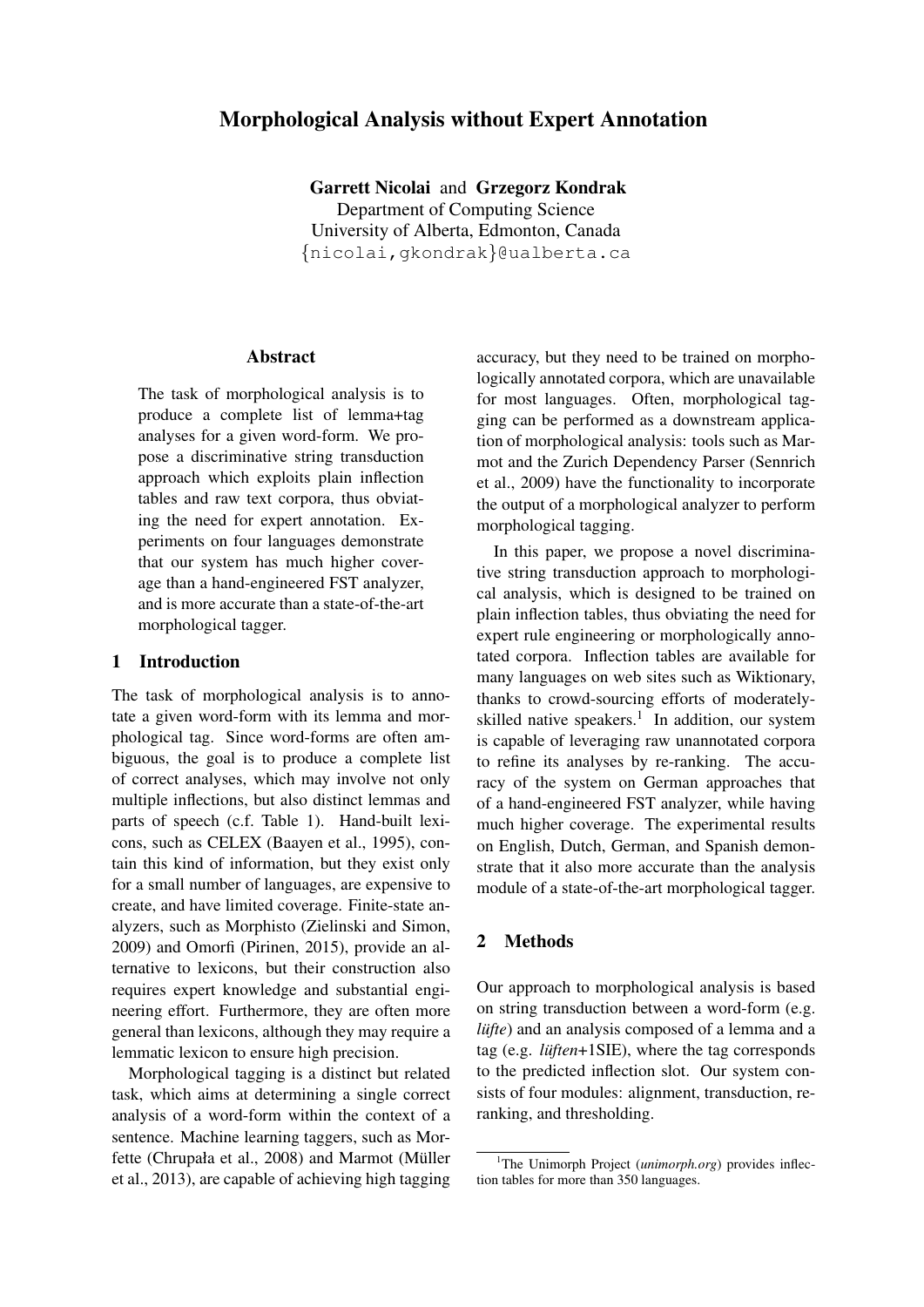| Lemma          | <b>POS</b> | Inflection               | Tag       |
|----------------|------------|--------------------------|-----------|
| luft           | Noun       | Nom. Pl.                 | <b>NP</b> |
| luft           | Noun       | Acc. Pl.                 | AP        |
| luft           | Noun       | Gen. Pl.                 | GP        |
| lüften         | Verb       | $1^{st}$ Sg. Ind. Pres.  | 1SIE      |
| lüften         | Verb       | $1^{st}$ Sg. Subj. Pres. | 1SKE      |
| lüften         | Verb       | $3^{rd}$ Sg. Subj. Pres. | 3SKE      |
| Verb<br>lüften |            | Sg. Imperative           | <b>RS</b> |

Table 1: An example of morphological analysis: multiple correct interpretations of the German word-form *lüfte*.

### 2.1 Alignment

For the training of the string transduction models, we need aligned source-target pairs. Monotonic alignments are inferred with a modified version of the M2M (*many-to-many*) aligner of Jiampojamarn et al. (2007), which maximizes the joint likelihood of the aligned source and target substring pairs using the Expectation-Maximization algorithm. A transduction from a word-form which happens to be shorter than its lemma (e.g. *lufte*/*luften*) could be achieved by including an insertion operation (e.g.  $\epsilon \to n$ ). However, in order to avoid a prohibitively expensive transduction model, we model insertion as a many-to-many alignment, which bounds the transduction operation to its context.

We modify the M2M aligner by allowing the alignment to learn the likelihood of a generalized identity alignment (i.e.,  $i \rightarrow i$ ). Although inflection modifies some characters in a word, the majority of characters remain unchanged. This modification influences M2M towards small, singlecharacter alignments.

The alignment of tags (e.g. 1SIE) merits special consideration. The tag is treated as a single indivisible unit, which is typically aligned to a substring in the word-form that involves the corresponding affix.<sup>2</sup> We allow the maximum length of the alignment substring to be longer for the tag alignment than for the individual characters in the lemma. After aligning the training data we record all substring alignments that involve affixes and tags. At test time, the source-target alignment is implied by the substring transduction sequence.

|   | $\mathbf{C}$ |  | e |  | et        |          |
|---|--------------|--|---|--|-----------|----------|
| S | $\mathbf{C}$ |  | e |  | $en+2PKA$ |          |
| S | $\mathbf{C}$ |  | e |  | $en+2PKE$ |          |
| S | c            |  | e |  | en+3SIA   | $\times$ |
| S | c            |  | e |  | $en+3PIE$ | $\times$ |
| S | с            |  | e |  | $en+2PIA$ |          |

Table 2: Example alignments of hypothetical analyses of the German word-form *schreibet*. The check marks indicate which of the analyses satisfy the affix-match constraint.

We say that a lemma+tag analysis generated from a word-form satisfies the *affix-match constraint* if and only if the resulting affix-tag pair occurs in the alignment of the training data. Table 2 shows the alignments of five possible analyses to the corresponding word-form *schreibet*, of which three satisfy the affix-match constraint. Only analysis #2 (in bold) is correct.

#### 2.2 Transduction

We train transduction models for transforming the word-forms into analyses on the aligned sourcetarget pairs using a modified version of DI-RECTL+ (Jiampojamarn et al., 2010). DIRECTL+ is a feature-rich, discriminative character transducer, which searches for a model-optimal sequence of character transformation rules for its input. The core of the engine is a dynamic programming algorithm capable of transducing many consecutive characters in a single operation, also known as a semi-Markov model. Using a structured version of the MIRA algorithm (McDonald et al., 2005), training attempts to assign weights to each feature so that its linear model separates the gold-standard derivation from all others in its search space.

DIRECTL+ uses a number of feature templates to assess the quality of a rule: source context, target  $n$ -gram, and joint  $n$ -gram features. Context features conjoin the rule with indicators for all source character  $n$ -grams within a fixed window of where the rule is being applied. Target n-grams provide indicators on target character sequences, describing the shape of the target as it is being produced, and may also be conjoined with our source context features. Joint n-grams build indicators on rule sequences, combining source and target context, and memorizing frequently-used rule patterns.

 $^{2}$ Although our method can handle multiple tags, one tag is sufficient to represent the word-forms of the languages that we consider in this paper. The only exception is the circumfix of the German past participle.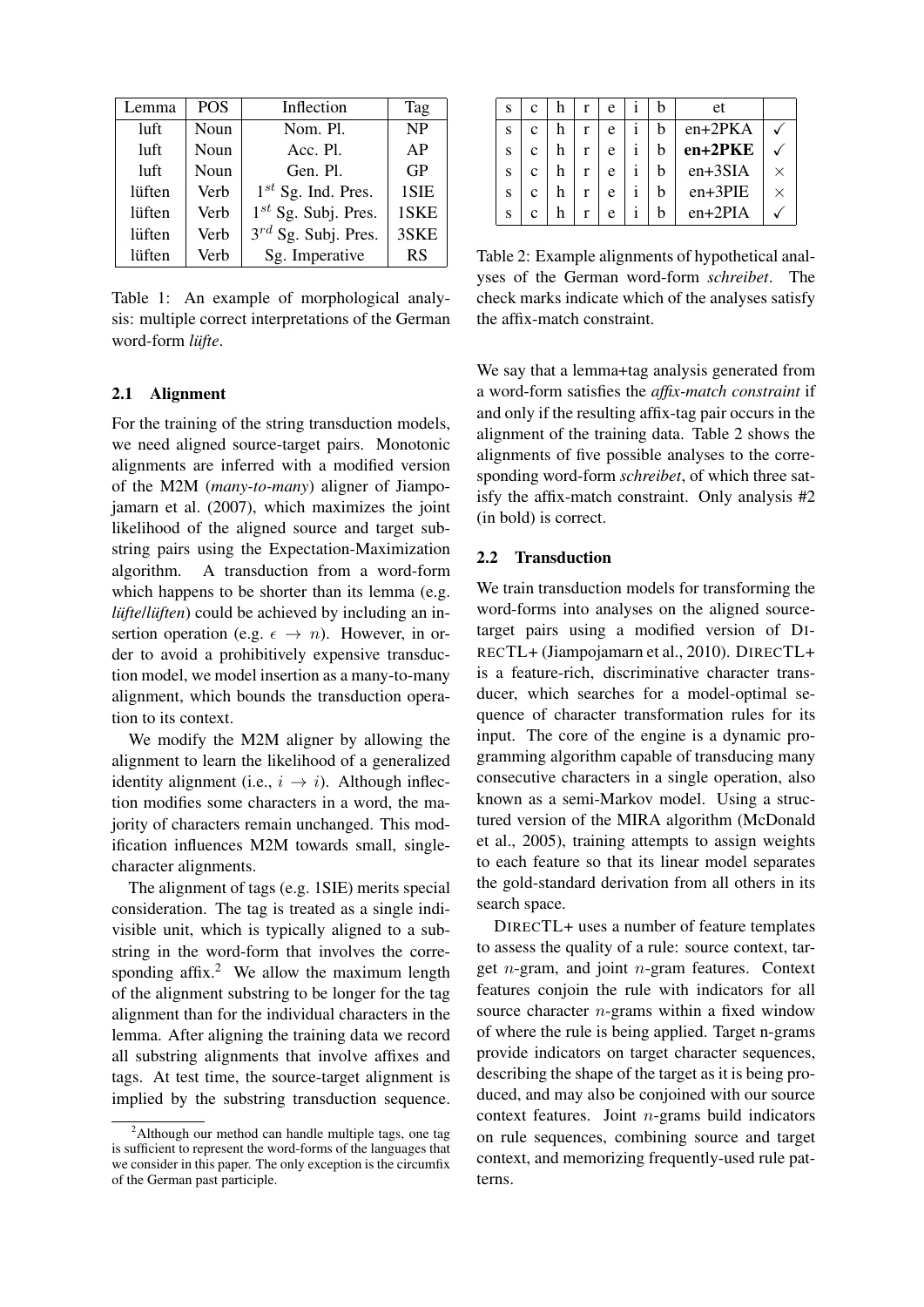| Source             | Target    |          |
|--------------------|-----------|----------|
| schreiben + $2PKA$ | schriebet | $\times$ |
| schreiben + 2PKE   | schreibet |          |
| schreiben $+$ 3SIA | schrieb   | $\times$ |
| schrieben + $2PKE$ | schriebet | $\times$ |
| schreiben $+$ 2PIA | schriebt  | $\times$ |

Table 3: Example source-target pairs of the inflector model. The check marks indicate which of the analyses of the German word-form *schreibet* satisfy the mirror constraint.

Following Toutanova and Cherry (2009), we modify the out-of-the-box version of DIRECTL+ by augmenting it with an abstract copy feature that indicates when a rule simply copies its source characters into the target, e.g.  $b \rightarrow b$ . The copy feature has the effect of biasing the transducer towards preserving the source characters during transduction.

In addition to training an *analyzer* model that transforms a word-form into an analysis, we also train an *inflector* model that converts an analysis back into a word-form. This opposite transformation corresponds to the task of morphological inflection (Cotterell et al., 2016). By deriving two complementary models from the same training set, we attempt to mimic the functionality of a genuine finite-state transducer. We say that a lemma+tag analysis generated by the analyzer model satisfies the *mirror constraint* if and only if the inflector model correctly reconstructs the original wordform from the analysis by returning it as its top-1 prediction. Table 3 shows five possible analyses of the word-form *schreibet*, of which only one satisfies the mirror constraint. Only analysis #2 (in bold) is correct.

#### 2.3 Re-ranking

In order to produce multiple morphological analyses, we take advantage of the capability of DI-RECTL $+$  to output *n*-best lists of candidate target strings. To promote the most likely lemma+tag combinations, we re-rank the  $n$ -best lists using the Liblinear SVM tool (Fan et al., 2008), converting the classification task into the ranking task with the method of Joachims (2002).

The re-ranker employs several features, which are enumerated in Table 4. The first three features consider the form of the predicted lemma. Feature 1 indicates whether the lemma occurs at least

|                | Description           | Type   |
|----------------|-----------------------|--------|
| $\mathbf{1}$   | lemma in Corpus       | binary |
| $\mathfrak{2}$ | LM score              | real   |
| 3              | DIRECTL+ score        | real   |
| $\overline{4}$ | affix match           | binary |
| 5              | no affix match        | binary |
| 6              | no affix match, top-1 | binary |
| 7              | mirrored              | binary |
| 8              | not mirrored          | binary |
| 9              | not mirrored, top-1   | binary |

Table 4: Features of the re-ranker.

once in a text corpus. Feature 2 is set to the normalized likelihood score of the lemma computed with a 4-gram character language model that is derived from the corpus. Feature 3 is the normalized confidence score assigned by DIRECTL+.

Features 4-6 refer to the *affix-match* constraint defined in Section 2.1, in order to promote analyses that involve correct tags. Features 4 and 5 are complementary and indicate whether the alignment between the affix of the given word-form and the tag of the predicted analysis was generated at least once in the training data. Feature 6 accounts for unusual affix-tag pairs that are unattested in the training data: it fires if the affix-match constraint in not satisfied but the analysis is deemed the most likely by DIRECTL+.

Features 7-9 refer to the *mirror* constraint defined in Section 2.2, in order to promote analyses that the inflector model correctly transduces back into the initial word-form. These three features follow the same pattern as the affix-match features.

## 2.4 Thresholding

Each word-form has at least one analysis, but the number of correct analyses varies; for example, *lufte* has seven (Table 1). The system needs to decide where to "draw the line" between the correct and incorrect analyses in its n-best list. Apart from the top-1 analysis, the candidate analyses are filtered by a pair of thresholds which are defined as percentages of the top analysis score. The thresholds aim at reconciling two types of syncretism: one that involves multiple inflections of the same lemma, and the other that involves inflections of different lemmas. The first threshold is unconditional: it allows any analysis with a sufficiently high score. The second, lower threshold is con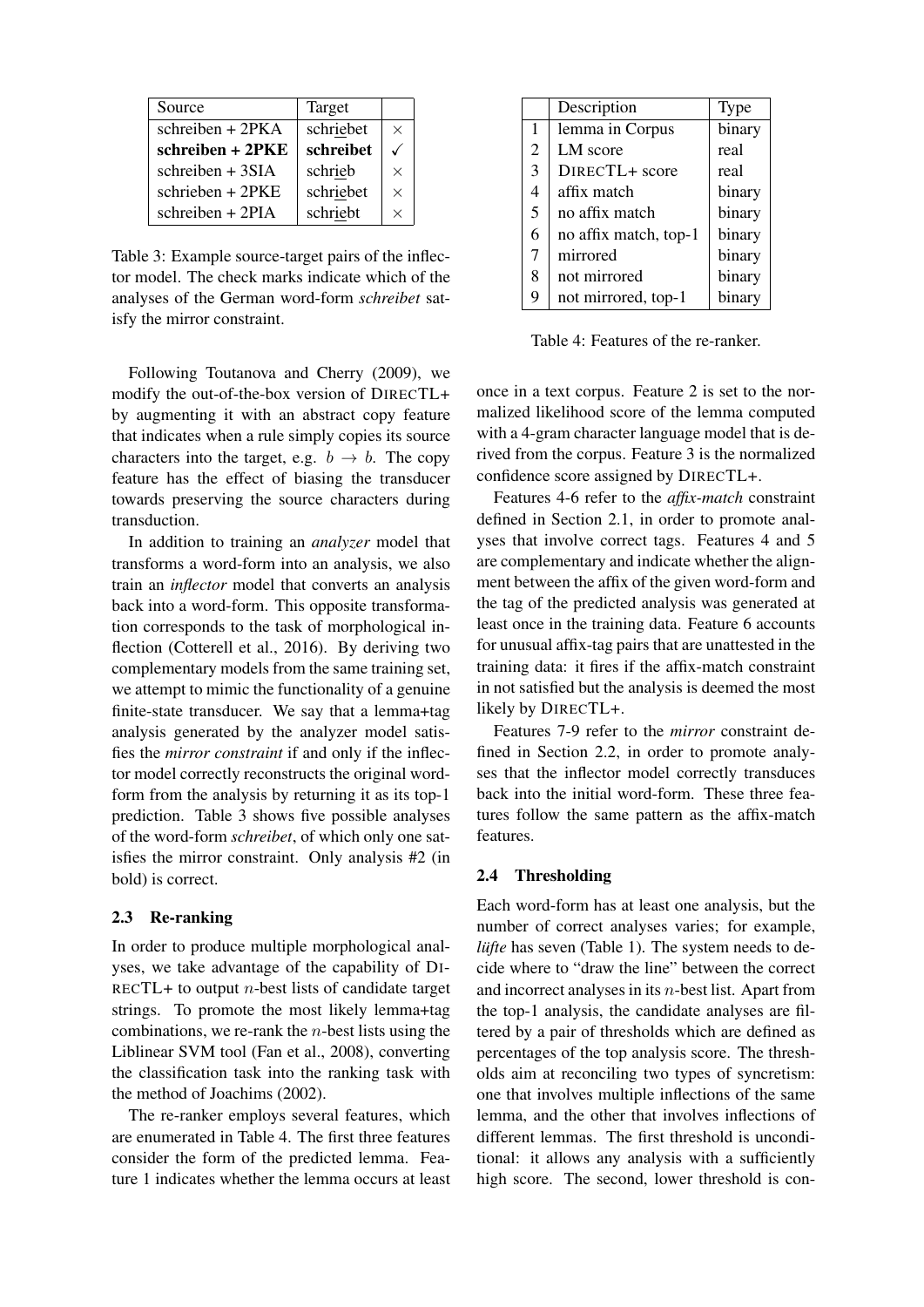ditional: it only allows a relatively high-scoring analysis if its lemma occurs in one of the analyses that clear the first threshold. For example, the fourth analysis in Table 3, *schrieben* + 2PKE, needs to clear both thresholds, because its lemma differs from the top-1 analysis, *schreiben* + 2PKA. Both thresholds are tuned on a development set.

## 3 Experiments

In this section, we evaluate our morphological analyzer on English, German, Dutch, and Spanish, and compare our results to two other systems.

## 3.1 Data

We extract complete inflection tables for English, German, and Dutch from the CELEX lexical database (Baayen et al., 1995). The number of inflectional categories across verbs, nouns, and adjectives is 16, 50, and 24, respectively, in the three languages. However, in order to test whether an analyzer can handle arbitrary word-forms, the data is not separated according to distinct POS sets. For consistency, we ignore German noun capitalization.

The Spanish data is from Wiktionary inflection tables, as provided by Durrett and DeNero (2013). and includes 57 inflectional categories of Spanish verbs. We convert accented characters to their unaccented counterparts followed by a special symbol (e.g. *canto*  $\rightarrow$  canto'), with no loss of information.

The data is split into 80/10/10 train/dev/test sets; for Spanish, we use the same splits as Durrett and DeNero (2013). We eliminate duplicate identical word-forms from the test data, and hold out 20% of the development data to train the reranker. The training instances are randomly shuffled to eliminate potential biases.

For re-ranking, we extract word-form lists from the first one million lines of the November 2, 2015 Wikipedia dump for the given language, and derive our language models using the CMU Statistical Language Modeling Toolkit.<sup>3</sup>

#### 3.2 Comparison to Morphisto

We first compare our German results against Morphisto (Zielinski and Simon, 2009), an FST analyzer. Beyond morphological analysis, Morphisto also performs some derivational analysis, converting compound segments back into lemmas. For a

| System    |      |      | F1   |  |
|-----------|------|------|------|--|
| DIRECTL+  | 78.7 | 92.6 | 85.1 |  |
| Morphisto | 65.1 | 52.7 | 58.2 |  |

Table 5: Micro-averaged results on German.

fair comparison, we exclude compounds from the test set. In addition, because the lexicon of Morphisto has a limited coverage, we report microaveraged results in this section.

Table 5 shows that overall our system performs much better on the test sets than the handengineered Morphisto, which fails to analyze 43% of the word-forms in the test set. If we disregard the word-forms that Morphisto cannot handle, its F-score is actually higher: 89.5% vs. 84.0%.

## 3.3 Comparison to Marmot

Marmot (Müller et al., 2013) is a state-of-theart, publicly available morphological tagger<sup>4</sup>, augmented with a lemmatizing module (Müller et al., 2015), which can also take advantage of unannotated corpora. In order to make a fair comparison, we train Marmot on the same data as our system, with default parameters. Because Marmot is a morphological tagger, rather than an analyzer, we provide the training and test word-forms as singleword sentences. In addition, we have modified the source code to output a list of  $n$ -best analyses instead of a single best analysis. No additional re-ranking of the results is performed, as Marmot already contains its own module for leveraging a corpus, which is activated in these experiments. Separate thresholds for each language are tuned on the development sets. (c.f. Section 2.4).

Table 6 presents the results. We evaluate the systems using macro-averaged precision, recall, and F-score. Our system is consistently more accurate, improving the F-score on each of the four languages. Both systems make few mistakes on Spanish verbs.

The English results stand out, with Marmot achieving a higher recall at the cost of precision. English contains more syncretic forms than the other three languages: 3 different analyses per word-form on average in the test set, compared to 1.9, 1.3, and 1.1 for German, Dutch, and Spanish, respectively. Marmot's edit-tree method of candidate selection favors fewer lemmas, which allows the lemmatization module to run efficiently. On

<sup>3</sup> *http://www.speech.cs.cmu.edu*

<sup>4</sup> *http://cistern.cis.lmu.de/marmot*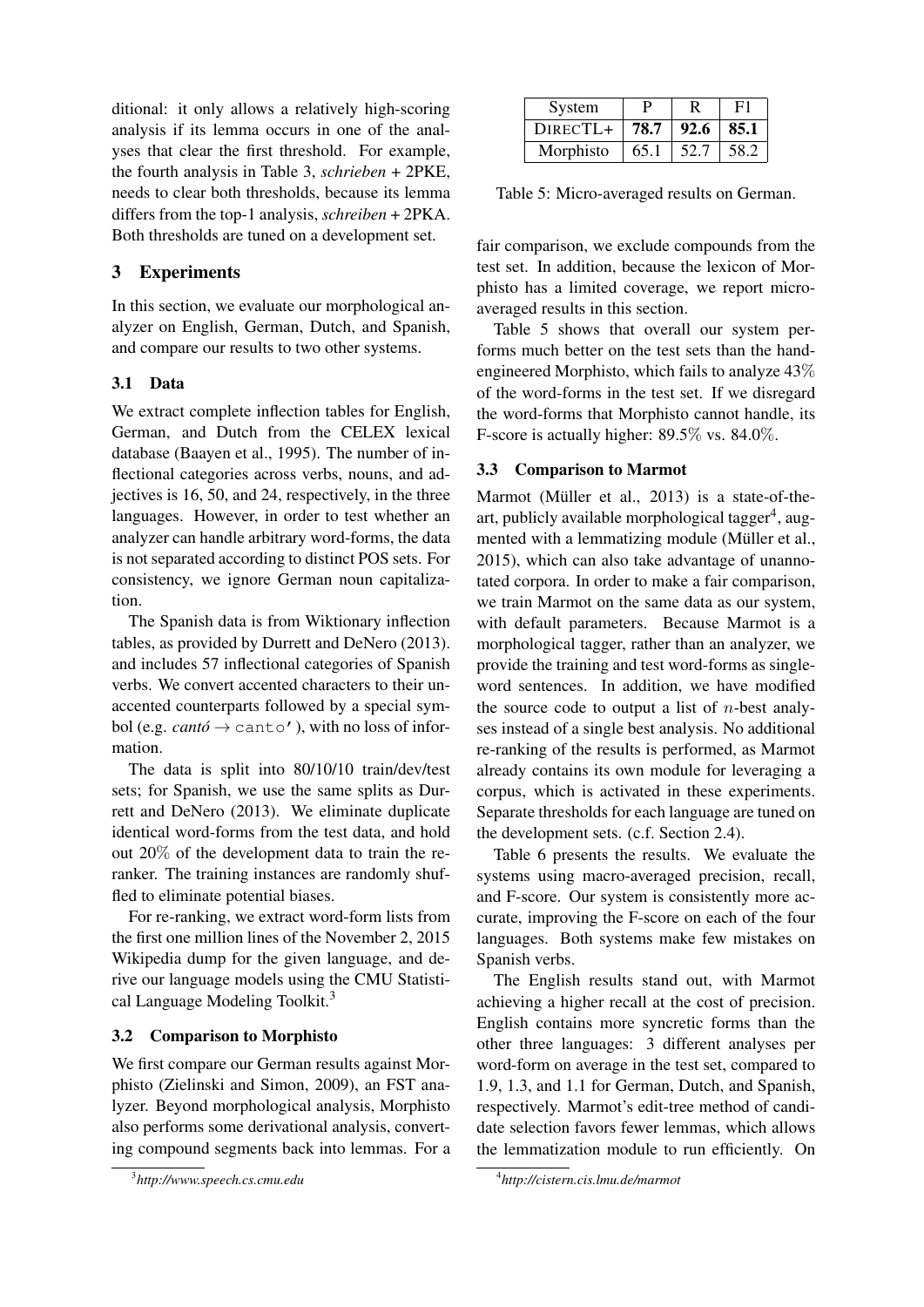|          | English |      | German      |      | Dutch |             |      | Spanish |      |      |      |      |
|----------|---------|------|-------------|------|-------|-------------|------|---------|------|------|------|------|
|          |         |      | $_{\rm F1}$ |      |       | $_{\rm F1}$ | D    | D       | E1   |      |      | E1   |
| DIRECTL+ | 93.5    | 88.9 | 91.2        | 87.3 | 88.7  | 88.0        | 87.3 | 90.3    | 88.8 | 99.3 | 99.5 | 99.4 |
| Marmot   | 87.5    | 94.3 | 90.8        | 85.3 | 88.5  | 86.9        | 81.3 | 84.7    | 82.9 | 99.2 | 98.9 | 99.1 |

Table 6: Macro-averaged results on four languages.

the other hand, DIRECTL+ has no bias towards lemmas or tags. This may be the reason of the substantial difference between the two systems on Dutch, where nearly a quarter of all syncretic test word-forms involve multiple lemmas.

An example of an incorrect analysis is provided by Spanish *lacremos*. Both systems correctly identify it as a plural subjunctive form of the verb lacrar. However, Marmot also outputs an alternative analysis that involves a bizarre lemma lacr. Our system is able to exclude this wordform thanks to a low score from the character language model, which is taken into consideration by the re-ranker.

# 4 Conclusion

We have presented a transduction-based morphological analyzer that can be trained on plain inflection tables. Our system is highly accurate, and has a much higher coverage than a carefully-crafted FST analyzer. By eliminating the necessity of expert-annotated data, our approach may lead to the creation of analyzers for a wide variety of languages.

# Acknowledgments

The authors thank Ryan Cotterell for his comments regarding the Marmot source code. This research was supported by the Natural Sciences and Engineering Research Council of Canada, and the Alberta Innovates Technology Futures.

# References

- Harald R. Baayen, Richard Piepenbrock, and Leon Gulikers. 1995. *The CELEX Lexical Database. Release 2 (CD-ROM)*. Linguistic Data Consortium, University of Pennsylvania, Philadelphia, Pennsylvania.
- Grzegorz Chrupała, Georgiana Dinu, and Josef Van Genabith. 2008. Learning morphology with Morfette. In *LREC*.
- Ryan Cotterell, Christo Kirov, John Sylak-Glassman, David Yarowsky, Jason Eisner, and Mans Hulden.

2016. The sigmorphon 2016 shared taskmorphological reinflection. *ACL 2016*, page 10.

- Greg Durrett and John DeNero. 2013. Supervised learning of complete morphological paradigms. In *HLT-NAACL*, pages 1185–1195.
- Rong-En Fan, Kai-Wei Chang, Cho-Jui Hsieh, Xiang-Rui Wang, and Chih-Jen Lin. 2008. LIBLINEAR: A library for large linear classification. *The Journal of Machine Learning Research*, 9:1871–1874.
- Sittichai Jiampojamarn, Grzegorz Kondrak, and Tarek Sherif. 2007. Applying many-to-many alignments and hidden Markov models to letter-to-phoneme conversion. In *NAACL-HLT*, pages 372–379.
- Sittichai Jiampojamarn, Colin Cherry, and Grzegorz Kondrak. 2010. Integrating joint n-gram features into a discriminative training network. In *NAACL-HLT*.
- Thorsten Joachims. 2002. Optimizing search engines using clickthrough data. In *Proceedings of the eighth ACM SIGKDD international conference on Knowledge discovery and data mining*, pages 133– 142. ACM.
- Ryan McDonald, Koby Crammer, and Fernando Pereira. 2005. Online large-margin training of dependency parsers. In *ACL*.
- Thomas Müller, Helmut Schmid, and Hinrich Schütze. 2013. Efficient higher-order CRFs for morphological tagging. In *EMNLP*, pages 322–332.
- Thomas Müller, Ryan Cotterell, and Alexander Fraser. 2015. Joint lemmatization and morphological tagging with LEMMING. In *EMNLP*.
- Tommi A Pirinen. 2015. Omorfi free and open source morphological lexical database for Finnish. In *Proceedings of the 20th Nordic Conference of Computational Linguistics, NODALIDA 2015, May 11-13, 2015, Vilnius, Lithuania*, number 109 in NEALT Proceedings Series, pages 313–315. Linköping University Electronic Press, Linköpings universitet.
- Rico Sennrich, Gerold Schneider, Martin Volk, and Martin Warin. 2009. A new hybrid dependency parser for german. *Proceedings of the German Society for Computational Linguistics and Language Technology*, 115:124.
- Kristina Toutanova and Colin Cherry. 2009. A global model for joint lemmatization and part-of-speech prediction. In *ACL*, pages 486–494.